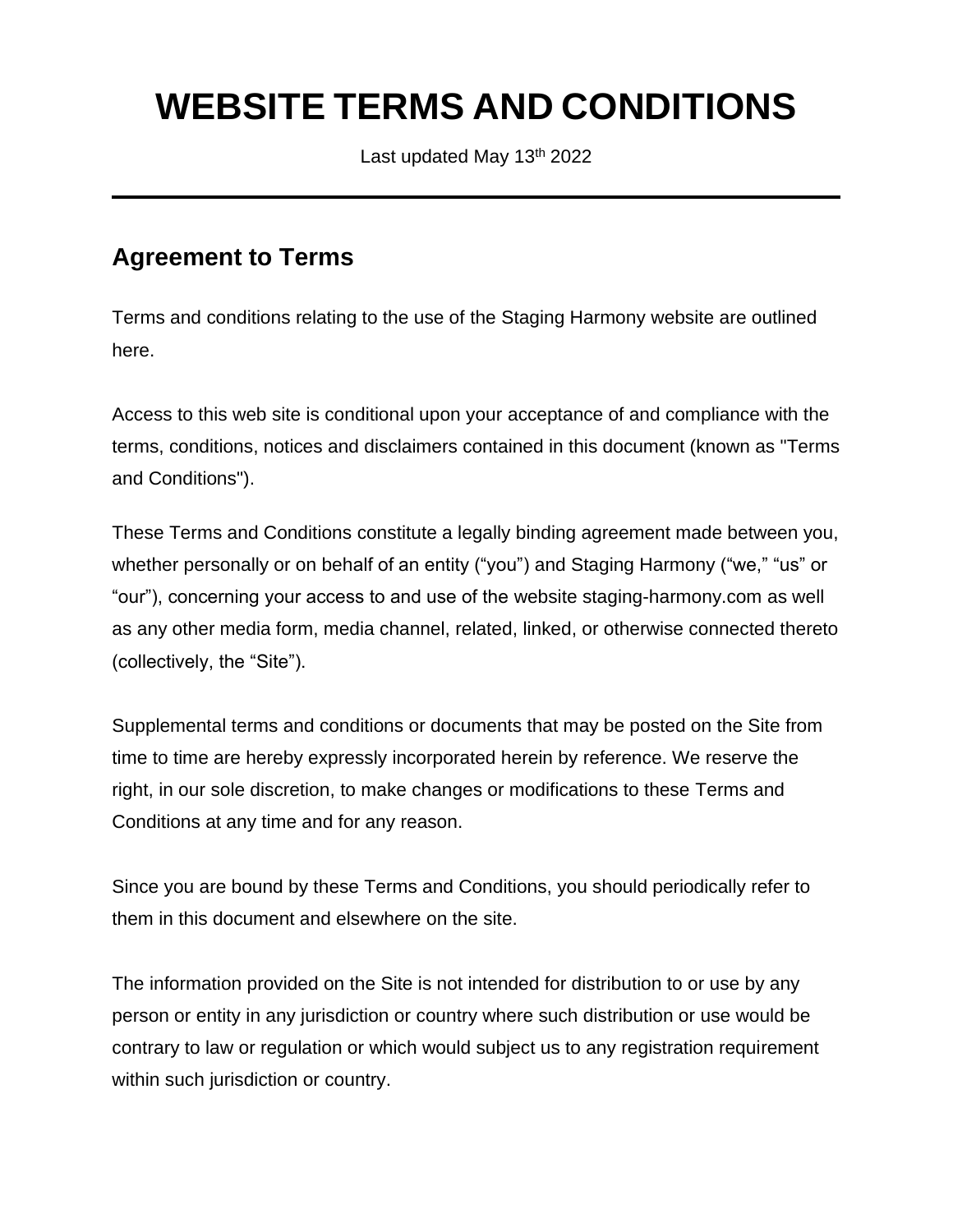Accordingly, those persons who choose to access the Site from other locations do so on their own initiative and are solely responsible for compliance with local laws, if and to the extent local laws are applicable.

#### **Copy Right, Trademarks and Intellectual Property Rights**

Unless otherwise indicated, the Site is our proprietary property and all source code, databases, functionality, software, website designs, audio, video, text, photographs, and graphics on the Site (collectively, the "Content") and the trademarks, service marks, and logos contained therein (the "Marks") are owned or controlled by us or licensed to us, and are protected by copyright, trademark laws and intellectual property rights and unfair competition laws of the United Kingdom, foreign jurisdictions, and international conventions.

The Content and the Marks are provided on the Site "AS IS" for your information and personal use only. Except as expressly provided in these Terms and Conditions, no part of the Site and no Content or Marks may be copied, reproduced, aggregated, republished, uploaded, posted, publicly displayed, encoded, translated, transmitted, distributed, sold, licensed, or otherwise exploited for any commercial purpose whatsoever, without our express prior written permission.

All rights are reserved to:

#### **THE EDITOR & LEGAL REPRESENTATIVE:**

Legal Representative : Christine BOYER Trade Name : Staging Harmony Legal Status : Self-employed RCS 912 667 698 - SIRET 912 667 698 00019 Code APE/NAF : 74.10Z Address : 298 Chemin du Petit Four, Claire Fontonne B, 06600 Antibes Phone : +33 (0)6 32 07 02 19 / +44 (0)7 726 470 879 Email : stagingharmony@gmail.com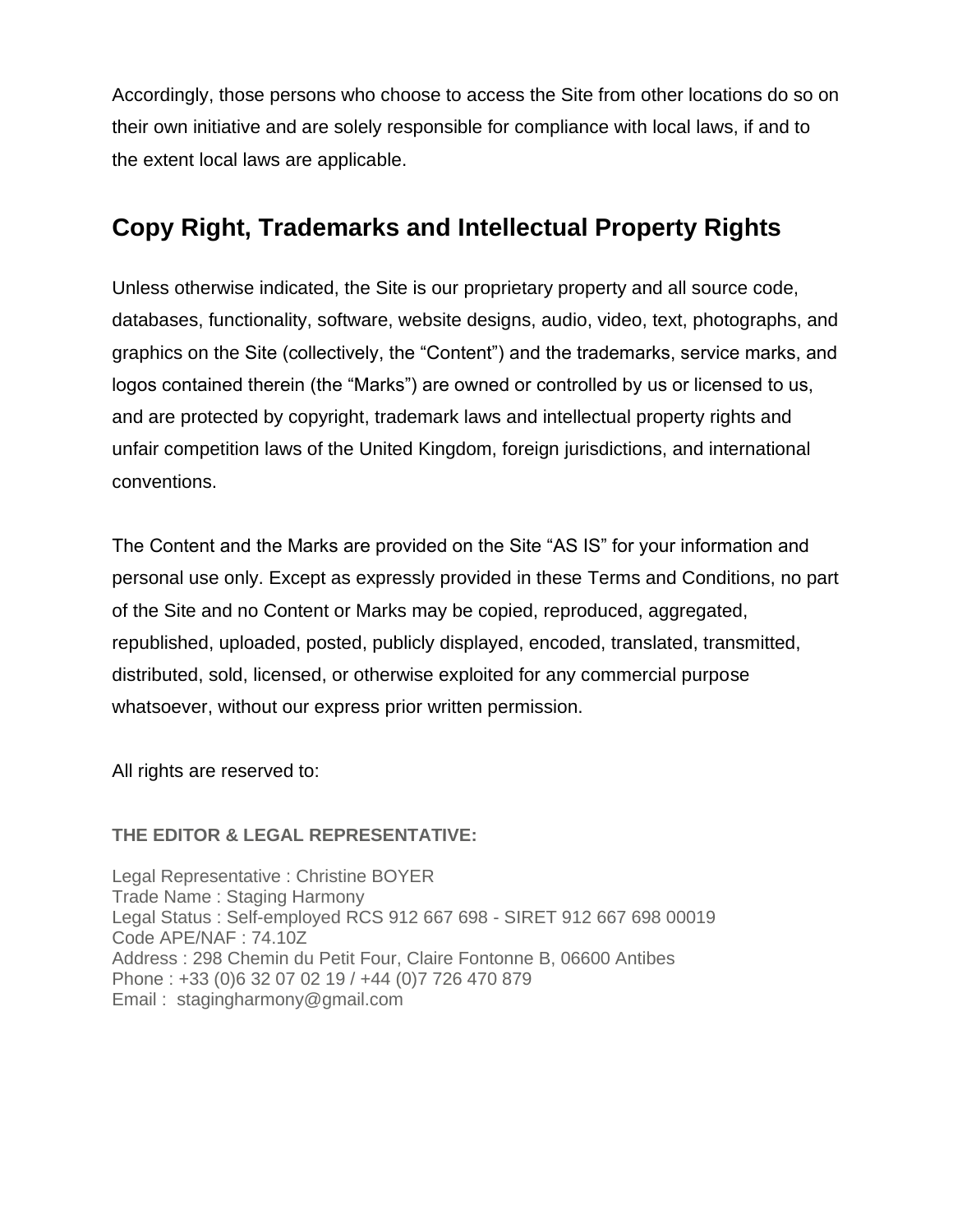# **Limitation of Liability**

Under no circumstances (including but not limited to any act or omission on Our part) will the We be liable for any indirect, incidental, special and/or consequential damages or loss of profits whatsoever which result from any use or access of, or any inability to use or access, the Site or any Content.

You expressly acknowledge and agree that We do not exert control over users of the Site (including individuals referred to on the Site as guests and experts) and is not liable either for their opinions or their behaviour including any information and/or advice and any defamatory statements or offensive conduct.

### **Third-Party Websites and Content**

The Site may contain (or you may be sent via the Site) links to other websites ("Third-Party Websites") such as social media websites as well as articles, photographs, text and other content or items belonging to or originating from third parties ("Third-Party Content").

Such Third-Party Websites and Third-Party Content are not investigated, monitored, or checked for accuracy, appropriateness, or completeness by us, and we are not responsible for any Third-Party Websites accessed through the Site or any Third-Party Content posted on, available through, or installed from the Site, including the content, accuracy, offensiveness, opinions, reliability, privacy practices, or other policies of or contained in the Third-Party Websites or the Third-Party Content.

You agree and acknowledge that we do not endorse the products or services offered on Third-Party Websites and you shall hold us harmless from any harm caused by your purchase of such products or services. Additionally, you shall hold us harmless from any losses sustained by you or harm caused to you relating to or resulting in any way from any Third-Party Content or any contact with Third-Party Websites.